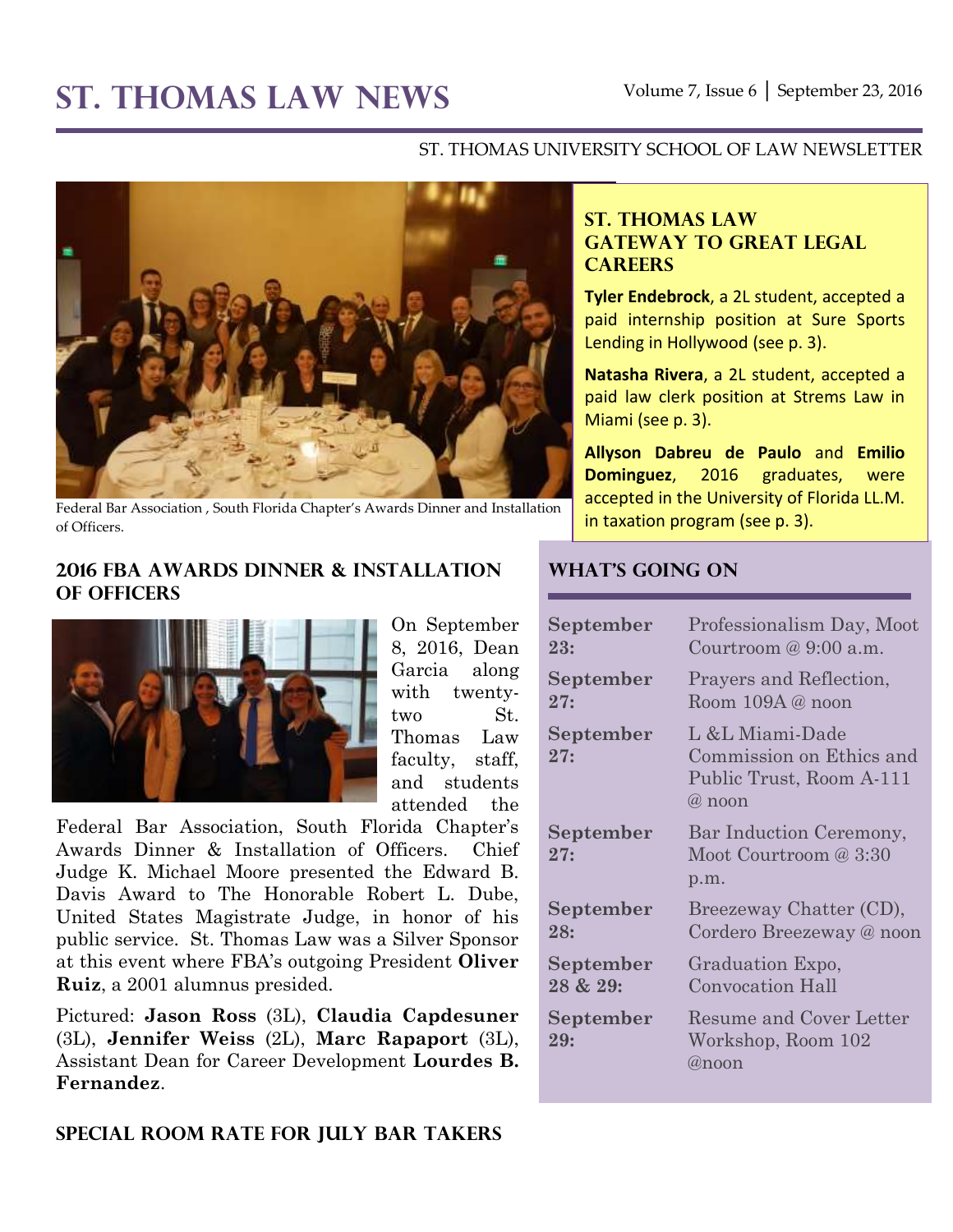St. Thomas Law has set up the St. Thomas University Room Block at the Tampa Marriott Waterside Hotel and Marina for the July administration of the Florida Bar examination. You can get the St. Thomas University Block rate of \$219.00 a night, rather than the regular rate of \$285.00 a night. The block is set up for July 24, 25, and 26, 2017 (3 nights). You can add nights before and after at the same rate on an "as available" basis. **You must book the room before JUNE 24, 2017.** You can cancel at any time prior to 72 hours before arrival without charge. There are a limited number of rooms available at this rate, so they are available on a first-come, first-serve basis. The Tampa Marriott Waterside Hotel and Marina is located across the street from the Tampa Convention Center, the site of the July 2017 Bar Examination.

To make reservations call (888) 789-3090 or go online and follow this link: <https://resweb.passkey.com/go/StThomasRoomBlock>

## **HALSA Members at HNBA**

Hispanic American Law Society Association's (HALSA) President **Alina E. Perez** (2L) and Vice-President **Patricia J. Peña** (2L) recently attended the Hispanic National Bar Association (HNBA) 41st Annual Convention in Chicago. During the convention, they had the opportunity to meet attorneys and judges from across the country, and learn about pressing matters impacting Latino(a) lawyers today. Throughout the convention, the ladies networked and established relationships with current HNBA members from all practices, and brought back a wealth of knowledge and potential opportunities for members of HALSA. In March 2017, the HNBA will be in Miami for the Corporate Counsel Conference. HALSA is working on being part of the Conference by providing volunteers during the event. If you would



like to learn more about the great opportunities HALSA offers its members and how to join, please email [halsa@stu.edu.](mailto:halsa@stu.edu)

### **Results of SBA Elections**

The SBA would like to congratulate the following students for winning the election as 1L senator and Honors Council member. 1L Senators: **Nathacha Bien-Aime**, **Elysa Galloway**, **Benjamin Geffon**, **Nikolaos Hernandez**, and **Alexander Valdes**. Honors Council: **Candice Izaquirre**.

#### **Scholarship Opportunity**

The Richard Linn American Inn of Court is offering the Mark T. Banner Scholarship. This scholarship is part of The Richard Linn American Inn of Court's commitment to fostering the development of intellectual property lawyers of high ethics, civility, and professionalism, targeting those from diverse backgrounds.

This scholarship is available to law students who have entered a JD program at an ABA-accredited law school in the United States and who will continue in that program through at least the Fall semester 2017, and the amount of the award will be \$5,000.

To get more information about the Mark T. Banner scholarship (e.g., application deadline, criteria), please visit www.linninn.org.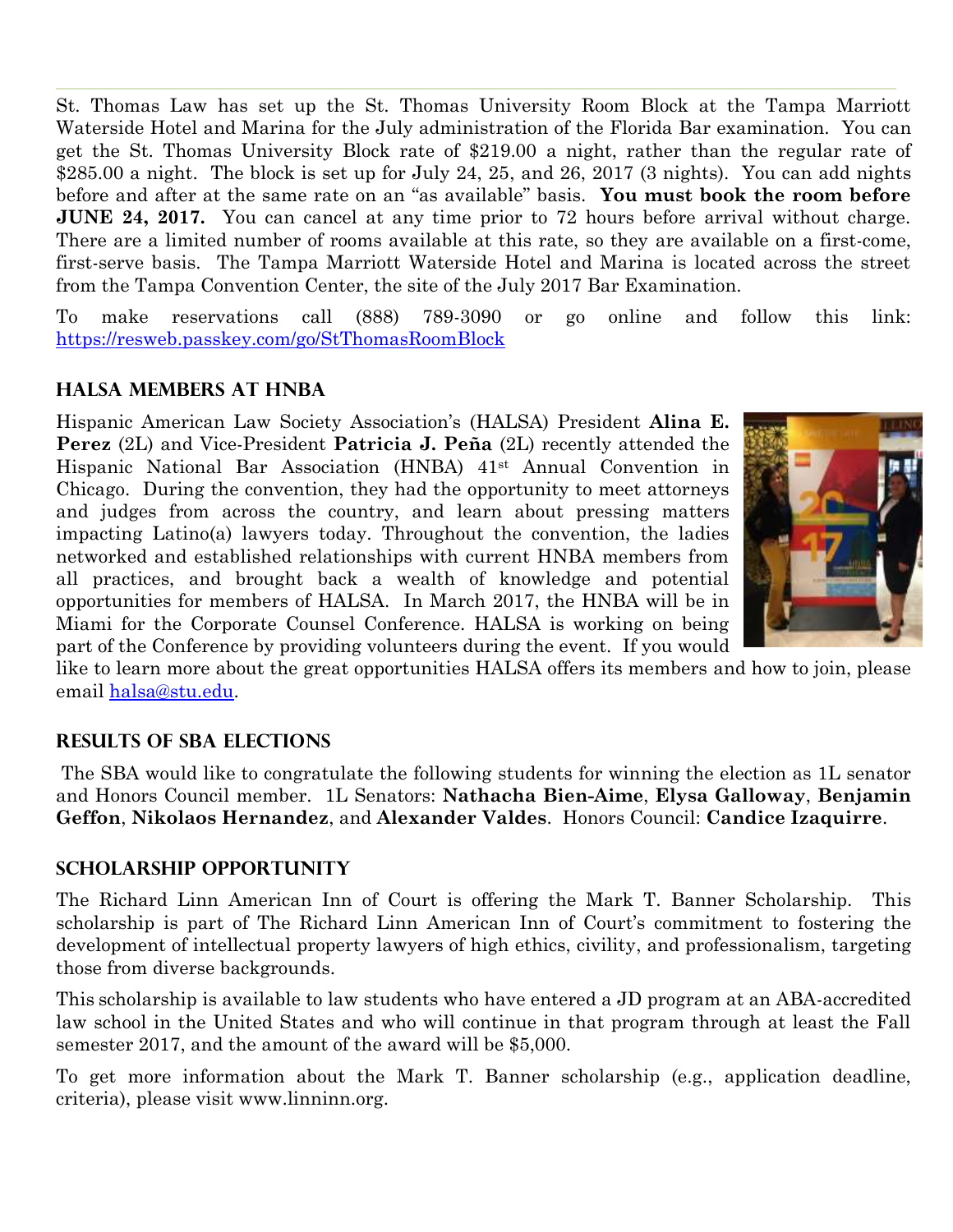### **Donor Scholarships**

We have a limited number of donor scholarships available for St. Thomas Law students due to the generosity of our alumni(ae) and other donors. The scholarships are listed in the catalog, and the scholarship amounts range from \$500 to \$2,500 for the school year. We will send out notifications regarding the scholarship and scholarship application via e-mail in the next few weeks. All law students who meet the criteria for a scholarship are encouraged to apply.

# **STUDENT ACHIEVEMENTS**

**Tyler Endebrock**, a 2L student, accepted a paid internship position at Sure Sports Lending in Hollywood. Established in 2009, Sure Sports Lending specializes in unsecured low-interest loans to Professional Athletes based on their signed player contracts. Sure Sports Lending customizes these loans to meet the needs of each individual Borrower.

**Natasha Rivera**, a 2L student, accepted a paid law clerk position at The Strems Law Firm, P.A., in Miami. The Strems Law Firm focuses its practice in the areas of first party property insurance litigation, workers' compensation, immigration, personal injury, and criminal defense.

**Betsy Vazquez de Rincon**, a 3L student, is the *first* St. Thomas Law student who will have an article published in the Elder Law "Advocate" magazine. Her article will be published this year and it is entitled: "The Right to Marry - A Fundamental Right in Incapacity Hearings."

## **ALUMNI(AE) NEWS**

**Danielle Boaz**, a 2007 LL.M. graduate, is an assistant professor in the Department of Africana Studies at the University of North Carolina-Charlotte.

**Jack A. Demetree**, a 2014 graduate, is an associate attorney with the Law Offices of Bret Jones, P.A. in Clermont, Florida. Jack is also pursuing an LL.M. in Real Property Development at the University of Miami School of Law.

**Allyson Dabreu de Paulo** and **Emilio Dominguez**, 2016 graduates, were accepted in the University of Florida LL.M. in taxation program.

**Joanna Kallinosis**, a 2016 graduate, had the seminar paper she wrote in her Comparative Law Seminar in the 2016 spring semester, Refugee Roulette: A Comparative Analysis of Gender-Related Persecution in Asylum Law, published in *DePaul University School of Law's Journal of Women, Gender, and the Law*, Volume 6, Issue 1.

**Raul Perez-Ceballos**, a 2002 graduate, who has his own law practice in Coral Gables, was appointed chair of the Dade County Bar Association's Family Law Committee.

**Michael A. Rosenberg**, a 2004 graduate, was selected as a 2016 "Power Leader in Law & Accounting" by the *South Florida Business Journal*. Michael is managing partner at Roig Lawyers in Deerfield Beach, Florida.

### *Faculty Announcements*

Adjunct Professor **Attilio Costabel**'s ABA Tips Admiralty Committee will appear in *Outline of Cuban Maritime Law* newsletter in October 2016. Professor Costabel's article, Children of a Lesser Jones: Punitive Damages in Unseaworthiness, will be published in the *St. Thomas*